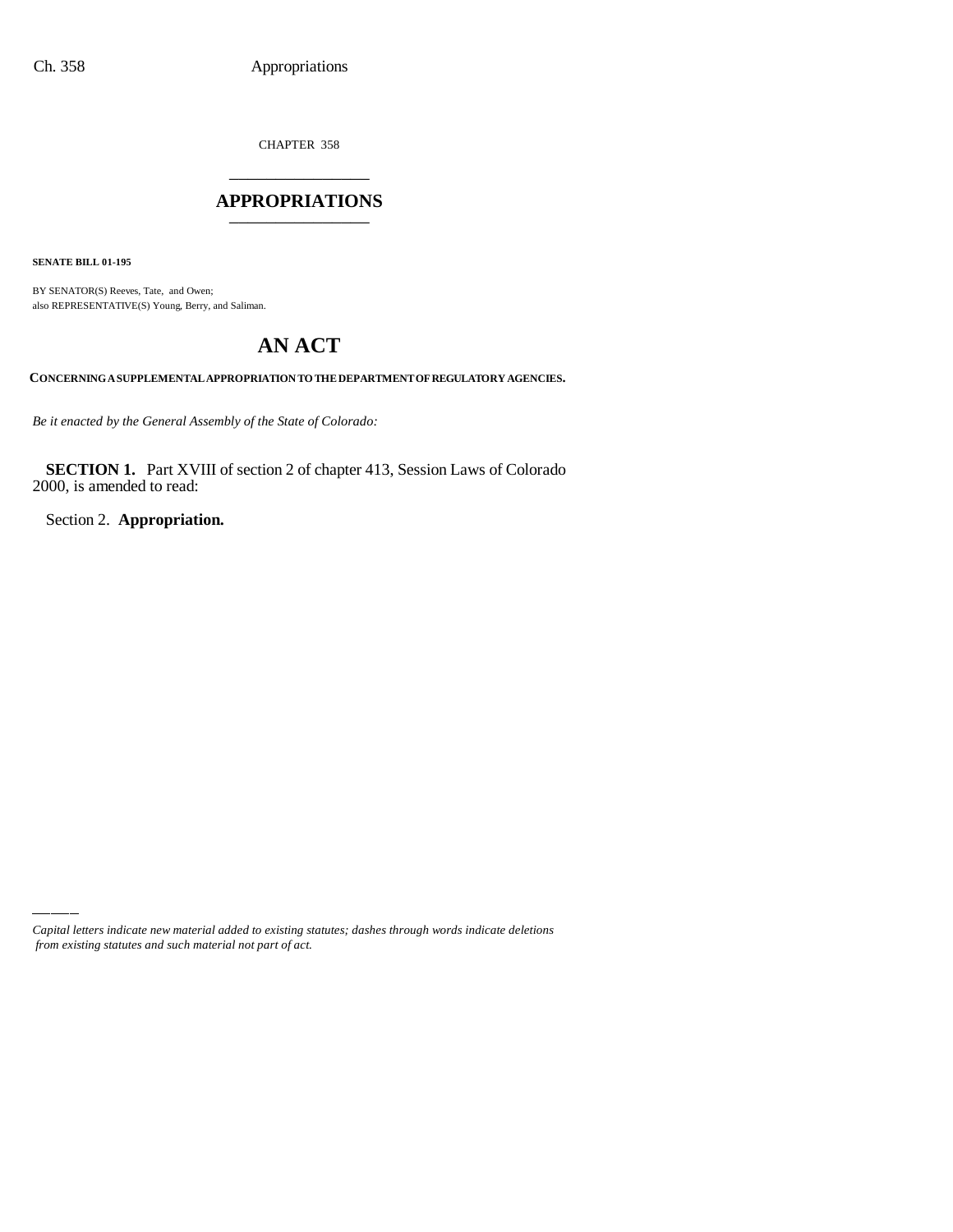|                                                             |                   |              | APPROPRIATION FROM                |                |                          |                  |                |  |
|-------------------------------------------------------------|-------------------|--------------|-----------------------------------|----------------|--------------------------|------------------|----------------|--|
|                                                             |                   |              |                                   | <b>GENERAL</b> |                          | <b>CASH</b>      |                |  |
|                                                             | <b>ITEM &amp;</b> |              | <b>GENERAL</b>                    | <b>FUND</b>    | <b>CASH</b>              | <b>FUNDS</b>     | <b>FEDERAL</b> |  |
|                                                             | <b>SUBTOTAL</b>   | <b>TOTAL</b> | <b>FUND</b>                       | <b>EXEMPT</b>  | <b>FUNDS</b>             | <b>EXEMPT</b>    | <b>FUNDS</b>   |  |
|                                                             | \$<br>\$          |              | \$                                | \$             | \$                       | \$               | \$             |  |
|                                                             |                   |              | <b>PART XVIII</b>                 |                |                          |                  |                |  |
|                                                             |                   |              | DEPARTMENT OF REGULATORY AGENCIES |                |                          |                  |                |  |
| (1) EXECUTIVE DIRECTOR'S OFFICE AND ADMINISTRATIVE SERVICES |                   |              |                                   |                |                          |                  |                |  |
| (A) Director's Office                                       |                   |              |                                   |                |                          |                  |                |  |
| <b>Personal Services</b>                                    | 2,752,264         |              | 1,500                             |                |                          | $2,750,764(T)^a$ |                |  |
|                                                             |                   |              |                                   |                |                          | $(46.0$ FTE)     |                |  |
| Health, Life, and Dental                                    | 933,704           |              | 45,284                            |                | 767,722 <sup>b</sup>     | $120,698(T)^a$   |                |  |
| Short-term Disability                                       | 10,996            |              | 683                               |                | $9,313^{b}$              | $1,000(T)^{a}$   |                |  |
| <b>Salary Survey</b>                                        | 1,246,869         |              | 47,983                            |                | $1,029,517$ <sup>b</sup> | $169,369(T)^a$   |                |  |
| Anniversary Increases                                       | 316,664           |              | 10,175                            |                | $262,104^b$              | $44,385(T)^{a}$  |                |  |
| Workers' Compensation                                       | 112,166           |              | 5,091                             |                | 94,097 <sup>b</sup>      | $11,382(T)^{a}$  | 1,596          |  |
| <b>Operating Expenses</b>                                   | 218,848           |              | 3,883                             |                | $105,064^{\rm b}$        | $109.901(T)^{a}$ |                |  |
|                                                             | 227,478           |              |                                   |                |                          | $118,531(T)^{a}$ |                |  |
| Legal Services for 79,947                                   |                   |              |                                   |                |                          |                  |                |  |
| hours                                                       | 4,461,842         |              | 80,044                            |                | $4,182,210^b$            | $94,388(T)^a$    | 105,200        |  |
| Administrative Law Judge                                    |                   |              |                                   |                |                          |                  |                |  |
| Services for 5,380 3,242                                    |                   |              |                                   |                |                          |                  |                |  |
| hours                                                       | 500,784           |              | 11,268                            |                | $383,100^{\circ}$        | $106,416(T)^a$   |                |  |
|                                                             | 300,784           |              |                                   |                | 183,100 <sup>b</sup>     |                  |                |  |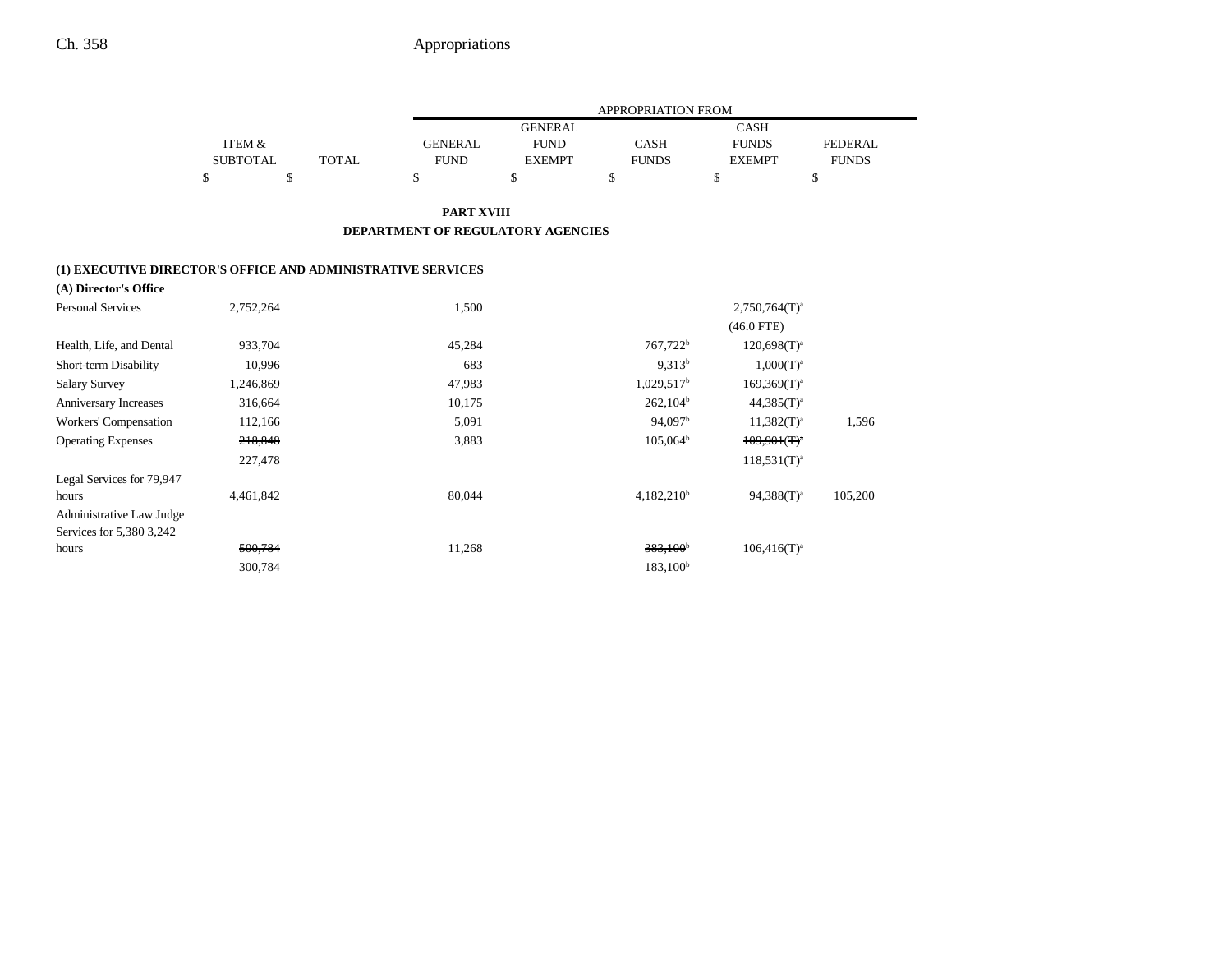| Purchase of Services from     |            |         |                      |                  |        |
|-------------------------------|------------|---------|----------------------|------------------|--------|
| Computer Center               | 130,297    | 3,090   | $116,586^{\rm b}$    | $10,621(T)^a$    |        |
| Payment to Risk               |            |         |                      |                  |        |
| Management and Property       |            |         |                      |                  |        |
| Funds                         | 67,353     | 3,329   | $53,923^b$           | $8,782(T)^a$     | 1,319  |
| <b>Vehicle Lease Payments</b> | 321,025    | 1,709   | 309,410 <sup>b</sup> | $9.906(T)^{a}$   |        |
| <b>Information Technology</b> |            |         |                      |                  |        |
| <b>Asset Maintenance</b>      | 494,250    | 21,925  | $405,050^{\rm b}$    | $67,275(T)^a$    |        |
| <b>Leased Space</b>           | 2,089,856  | 110,037 | $1,586,249^b$        | $367,512(T)^a$   | 26,058 |
| Capitol Complex Leased        |            |         |                      |                  |        |
| Space                         | 5,538      | 4,636   | 902 <sup>b</sup>     |                  |        |
| Hardware/Software             |            |         |                      |                  |        |
| Maintenance                   | 405,650    | 800     | $166,600^{\rm b}$    | $238,250(T)^{a}$ |        |
| Colorado Uninsurable          |            |         |                      |                  |        |
| Health Insurance Plan         | 3,340,041  |         |                      | $3,340,041$ °    |        |
|                               | 5,233,943  |         |                      | 5,233,943°       |        |
|                               | 17,408,147 |         |                      |                  |        |
|                               | 19,110,679 |         |                      |                  |        |

<sup>a</sup> Of these amounts, it is estimated that  $\frac{43,965,763}{33,974,393}$  shall be from indirect cost recoveries, \$33,315 shall be from transfers from other departments, \$49,786 shall be from the Department of Public Health and Environment, \$46,885 shall be from the Department of Health Care Policy and Financing, and \$14,900 shall be from other departments for sunset reviews.

<sup>b</sup> These amounts shall be from various cash sources within the Department.

 $\degree$  Of this amount, it is estimated that \$2,500,000 shall be from the Business Associations Unclaimed Moneys Fund and FUND, \$840,041 shall be from the Insurance Unclaimed Moneys <del>Fund.</del> Fund, \$1,562,669 shall be from interest on the Colorado Uninsurable Health Insurance Plan Cash Fund, and \$331,233 shall be FROM THE COLORADO UNINSURABLE HEALTH INSURANCE PLAN CASH FUND.

#### **(B) Office of Certification**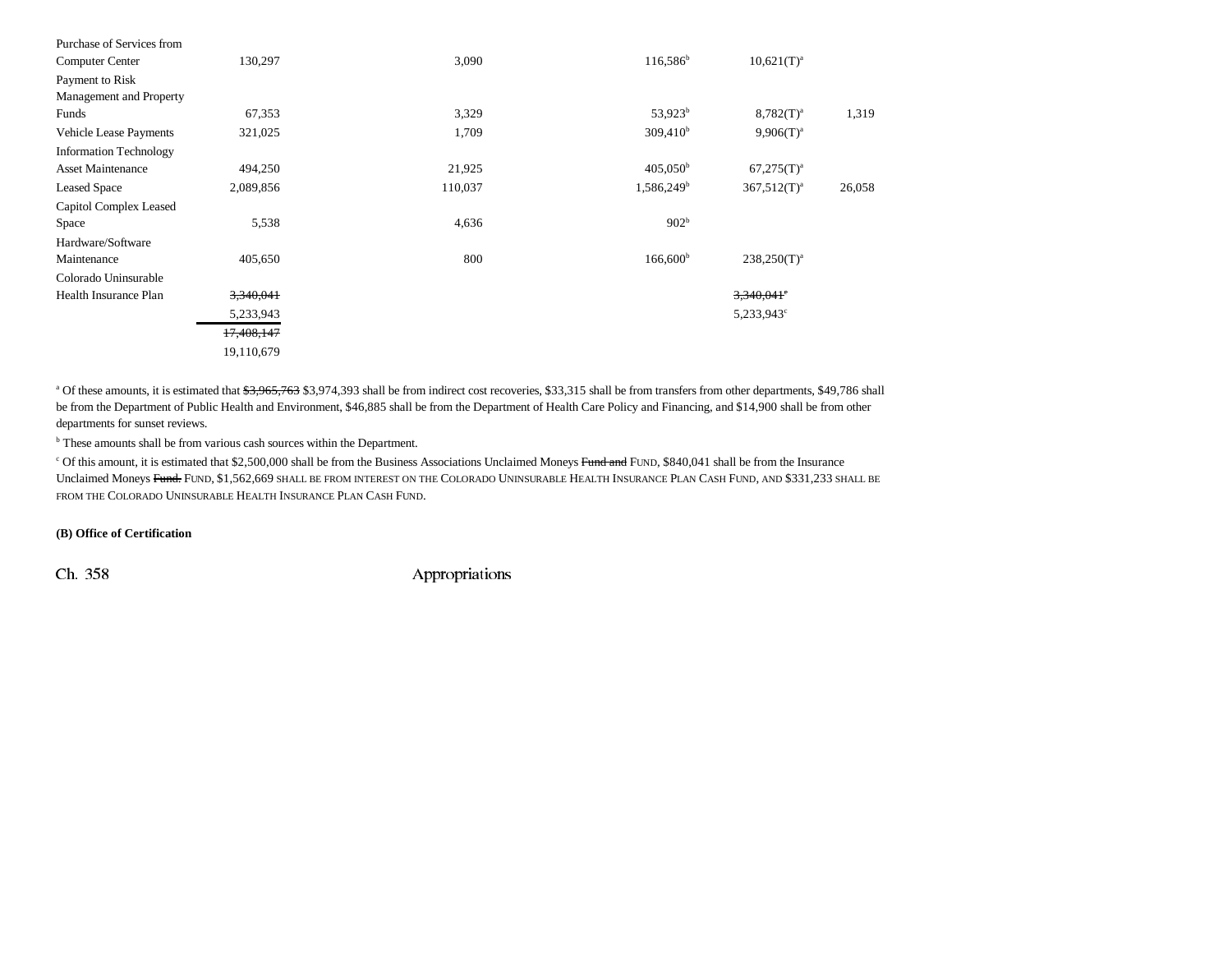|               |                           | <b>APPROPRIATION FROM</b> |       |                               |                                                |                             |    |                                              |                         |  |
|---------------|---------------------------|---------------------------|-------|-------------------------------|------------------------------------------------|-----------------------------|----|----------------------------------------------|-------------------------|--|
|               | ITEM &<br><b>SUBTOTAL</b> |                           | TOTAL | <b>GENERAL</b><br><b>FUND</b> | <b>GENERAL</b><br><b>FUND</b><br><b>EXEMPT</b> | <b>CASH</b><br><b>FUNDS</b> |    | <b>CASH</b><br><b>FUNDS</b><br><b>EXEMPT</b> | FEDERAL<br><b>FUNDS</b> |  |
|               | \$                        | \$                        |       | \$                            | \$                                             | \$                          | \$ |                                              | \$                      |  |
| Program Costs |                           | 254,417<br>$(4.0$ FTE $)$ |       |                               |                                                | $45,097$ <sup>a</sup>       |    | $209,320(T)^{b}$                             |                         |  |

<sup>a</sup> This amount shall be from various grants from local governmental entities.

 $^{\rm b}$  This amount shall be from federal funds transferred from the Department of Transportation.

### 17,662,564

19,365,096

### **(2) DIVISION OF BANKING**

| <b>Personal Services</b>        | 2,386,824  |           |                          |
|---------------------------------|------------|-----------|--------------------------|
|                                 | (38.5 FTE) |           |                          |
| <b>Operating Expenses</b>       | 219,553    |           |                          |
|                                 | 226,633    |           |                          |
| <b>Board Meeting Costs</b>      | 13,769     |           |                          |
| <b>Indirect Cost Assessment</b> | 328,031    |           |                          |
|                                 |            | 2,948,177 | 2,948,177                |
|                                 |            | 2.955.257 | $2.955.257$ <sup>a</sup> |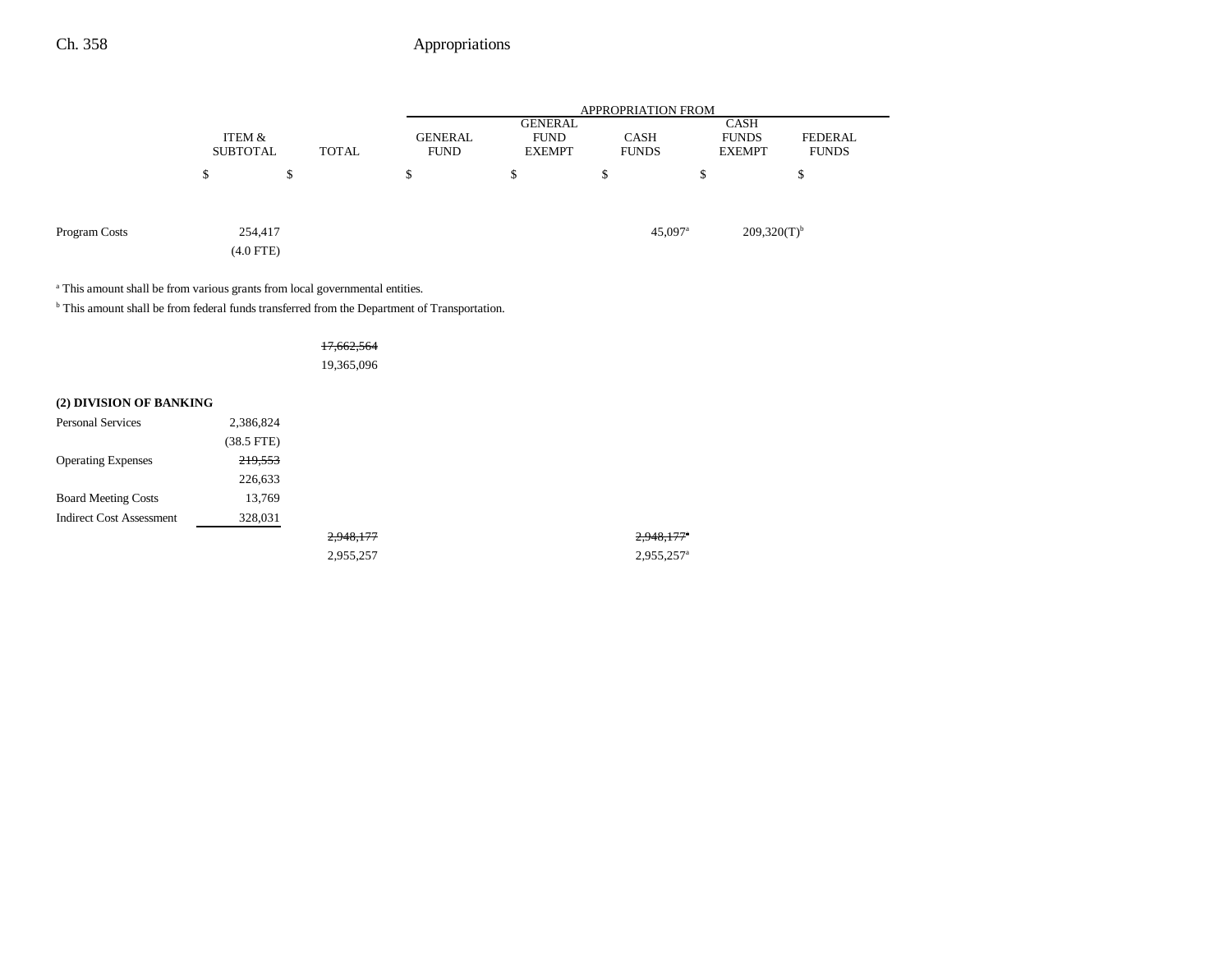<sup>a</sup> This amount shall be from the Division of Banking Cash Fund.

#### (**3) CIVIL RIGHTS DIVISION**

| <b>Personal Services</b>        | 1,853,516 |           | 1,325,410    | $138,877(T)^{a}$ | 389,229     |
|---------------------------------|-----------|-----------|--------------|------------------|-------------|
|                                 |           |           | $(24.0$ FTE) | $(2.5$ FTE)      | $(8.5$ FTE) |
| <b>Operating Expenses</b>       | 130,597   |           | 56,311       |                  | 74,286      |
|                                 | 132,101   |           | 57,815       |                  |             |
| Hearings Pursuant to            |           |           |              |                  |             |
| Complaint                       | 6,000     |           | 5,000        |                  | 1,000       |
| <b>Commission Meeting Costs</b> | 17,174    |           | 5,174        |                  | 12,000      |
| <b>Indirect Cost Assessment</b> | 31,424    |           |              |                  | 31,424      |
|                                 |           | 2,038,711 |              |                  |             |
|                                 |           | 2,040,215 |              |                  |             |

<sup>a</sup> This amount shall be from indirect cost recoveries.

| (4) OFFICE OF CONSUMER COUNSEL |             |         |  |
|--------------------------------|-------------|---------|--|
| Program Costs                  | 727.961     |         |  |
|                                | $(8.0$ FTE) |         |  |
| Indirect Cost Assessment       | 68,162      |         |  |
|                                |             | 796,123 |  |

a This amount shall be from the Public Utilities Commission Fixed Utilities Fund.

### **(5) DIVISION OF FINANCIAL SERVICES**

Personal Services 740,319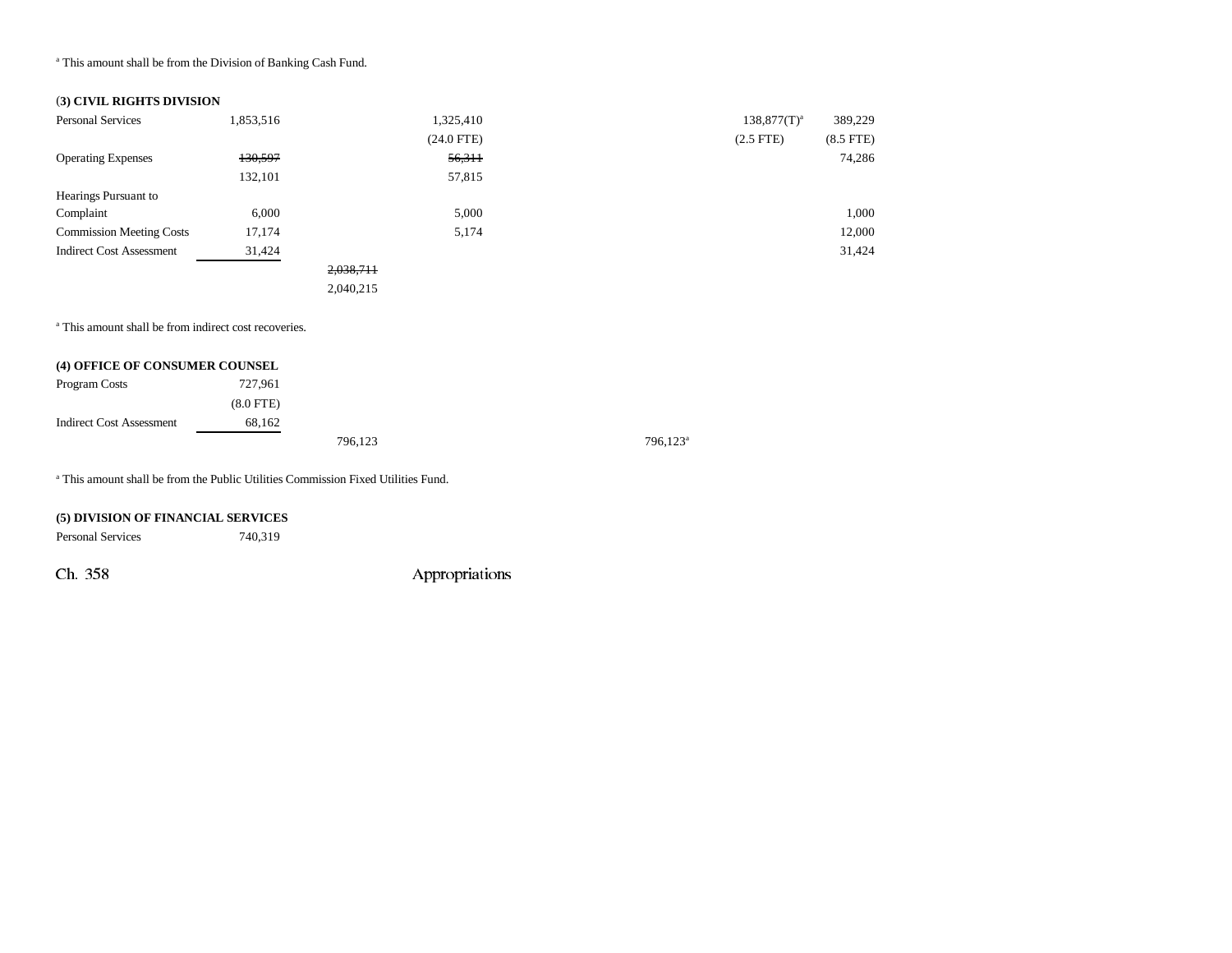|                                 |                           |              | <b>APPROPRIATION FROM</b>     |                                         |                      |                                       |                         |  |
|---------------------------------|---------------------------|--------------|-------------------------------|-----------------------------------------|----------------------|---------------------------------------|-------------------------|--|
|                                 | ITEM &<br><b>SUBTOTAL</b> | <b>TOTAL</b> | <b>GENERAL</b><br><b>FUND</b> | GENERAL<br><b>FUND</b><br><b>EXEMPT</b> | CASH<br><b>FUNDS</b> | CASH<br><b>FUNDS</b><br><b>EXEMPT</b> | FEDERAL<br><b>FUNDS</b> |  |
|                                 | ¢<br>D                    | \$           | ¢<br>Φ                        | \$                                      | \$                   | ¢<br>Ф                                | \$                      |  |
|                                 |                           |              |                               |                                         |                      |                                       |                         |  |
|                                 | $(11.0$ FTE)              |              |                               |                                         |                      |                                       |                         |  |
| <b>Operating Expenses</b>       | 75,155                    |              |                               |                                         |                      |                                       |                         |  |
| <b>Indirect Cost Assessment</b> | 85,203                    |              |                               |                                         |                      |                                       |                         |  |
|                                 |                           | 900,677      |                               |                                         | 900,677 <sup>a</sup> |                                       |                         |  |

a This amount shall be from the Division of Financial Services Cash Fund.

### **(6) DIVISION OF INSURANCE**

| <b>Personal Services</b>           | 5.239.358    |
|------------------------------------|--------------|
|                                    | $(88.1$ FTE) |
| <b>Operating Expenses</b>          | 423.283      |
|                                    | 426.709      |
| Senior Health Counseling           |              |
| Program                            | 176.222      |
|                                    | $(2.0$ FTE)  |
| Workers' Compensation              |              |
| <b>Studies</b>                     | 67,725       |
| PIP Exam Program                   | 100,000      |
| <b>Insurance Fraud Prosecution</b> | 171.303      |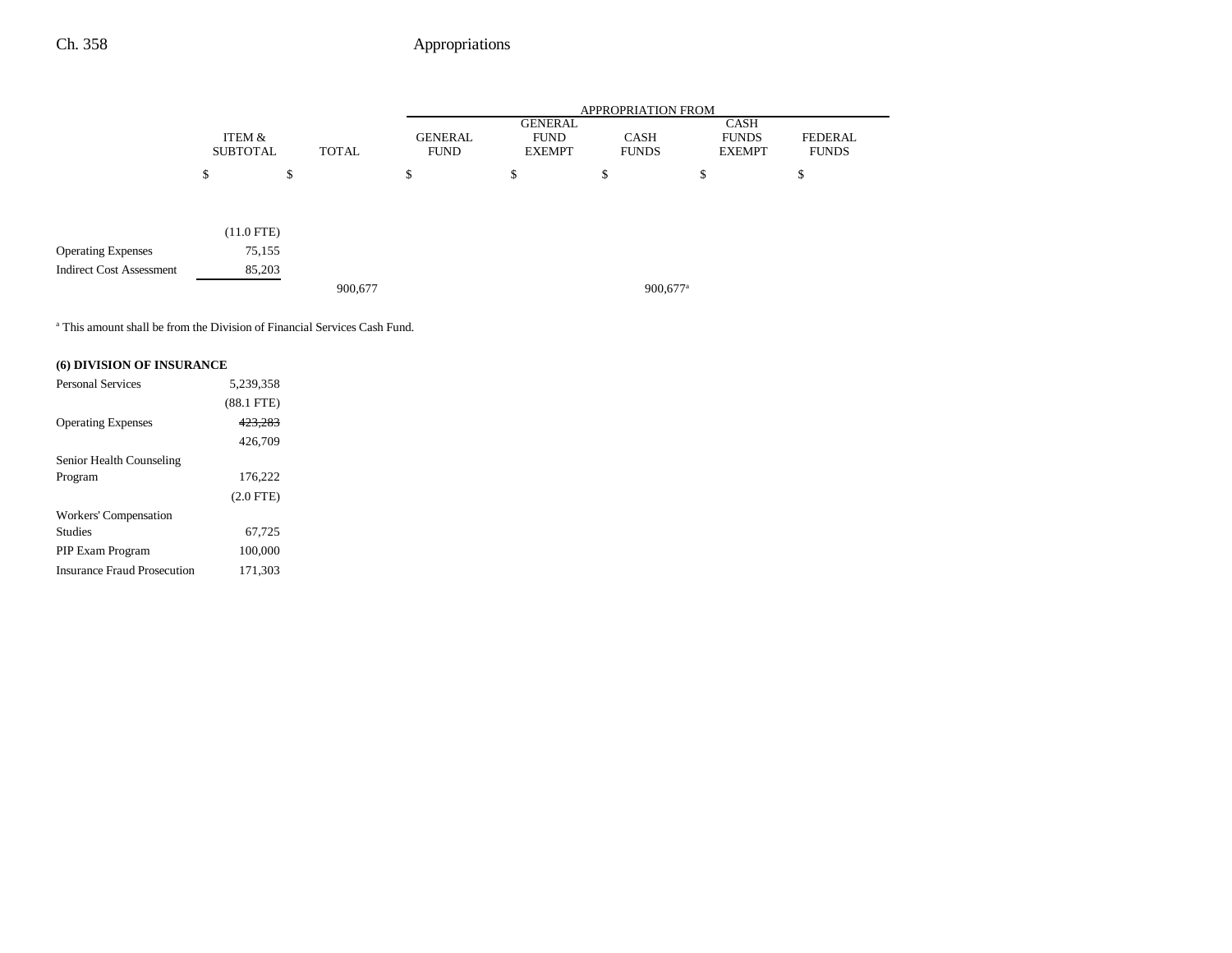| <b>Indirect Cost Assessment</b> | 788.842 |           |                          |                  |         |
|---------------------------------|---------|-----------|--------------------------|------------------|---------|
|                                 |         | 6,966,733 | 6,711,847 <sup>a</sup>   | $67,725^{\rm b}$ | 187,161 |
|                                 |         | 6,970,159 | $6.715.273$ <sup>a</sup> |                  |         |

a Of this amount, \$6,611,847 \$6,615,273 shall be from the Division of Insurance Cash Fund, and \$100,000 shall be from reimbursements from insurance companies for travel expenses. Reimbursement moneys are shown for purposes of complying with the limitation on state fiscal year spending imposed by Article X, Section 20 of the State Constitution and are appropriated under Section 10-1-204 (9), C.R.S.

 $^{\rm b}$  This amount shall be from reserves in the Workers' Compensation Cash Fund.

#### **(7) PUBLIC UTILITIES COMMISSION**

| <b>Personal Services</b>            | 5,953,650   |                       |         |  |
|-------------------------------------|-------------|-----------------------|---------|--|
|                                     | (90.7 FTE)  |                       |         |  |
| <b>Operating Expenses</b>           | 350,515     |                       |         |  |
|                                     | 355,044     |                       |         |  |
| <b>Expert Testimony</b>             | 25,000      |                       |         |  |
| <b>Indirect Cost Assessment</b>     | 806,872     |                       |         |  |
| <b>Highway Crossing Payments</b>    | 279,293     |                       |         |  |
| Disabled Telephone Users            |             |                       |         |  |
| <b>Fund Payments</b>                | 3,285,600   |                       |         |  |
| <b>Transfer to Reading Services</b> |             |                       |         |  |
| for the Blind Cash Fund             | 93,800      |                       |         |  |
| Low Income Telephone                |             |                       |         |  |
| Assistance                          | 180,000     |                       |         |  |
| <b>High Cost Administration</b>     | 126,141     |                       |         |  |
|                                     | $(1.0$ FTE) |                       |         |  |
|                                     |             | <del>11,100,871</del> | 240,000 |  |
|                                     |             | 11,105,400            |         |  |

Ch. 358 Appropriations

 $10,272,816$ <sup>\*</sup> 588,055<sup>b</sup>

 $10,277,345$ <sup>a</sup>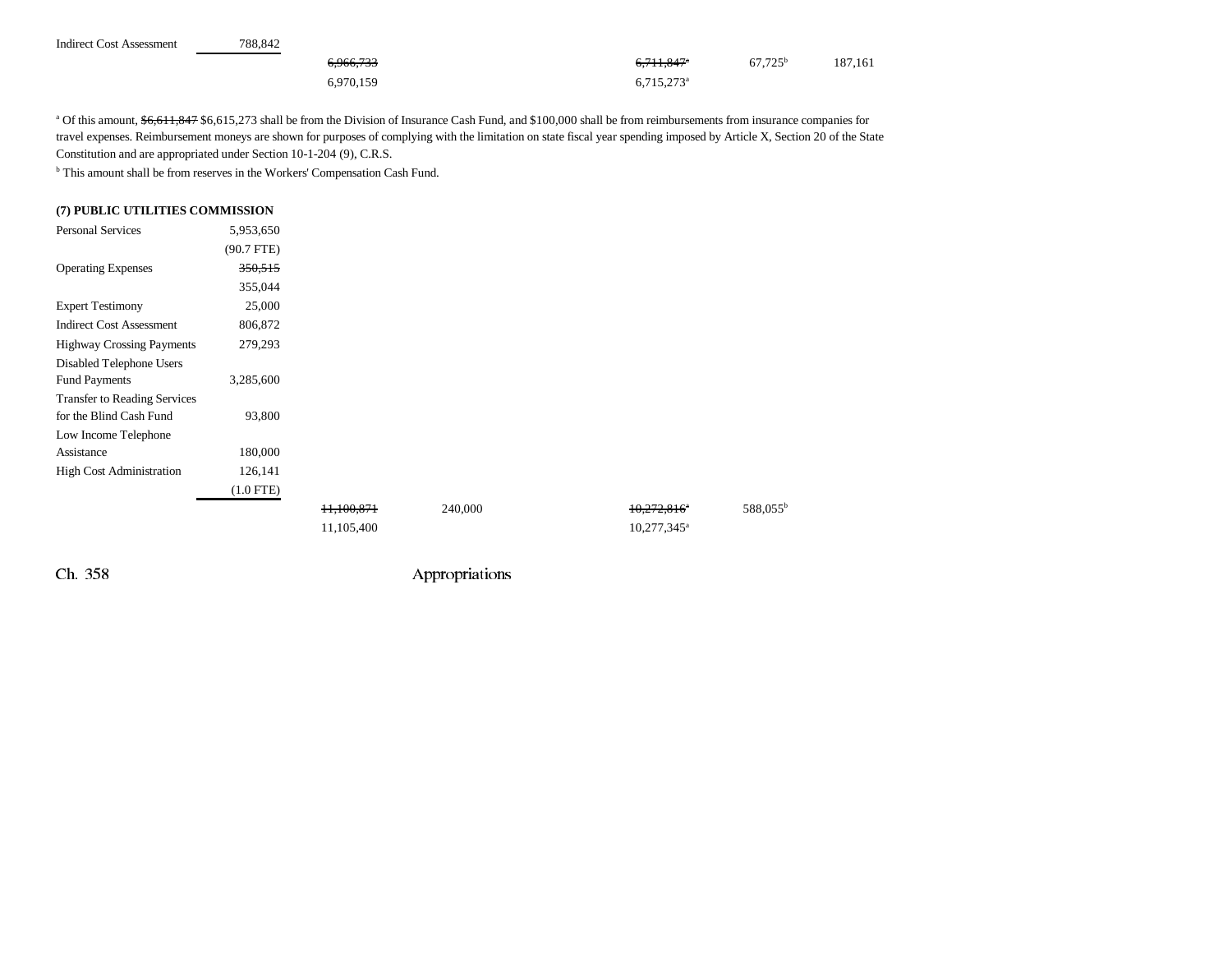|                 |        | APPROPRIATION FROM |               |              |               |              |  |  |
|-----------------|--------|--------------------|---------------|--------------|---------------|--------------|--|--|
|                 |        |                    | GENERAL       |              | CASH          |              |  |  |
| ITEM &          |        | GENERAL            | <b>FUND</b>   | CASH         | <b>FUNDS</b>  | FEDERAL      |  |  |
| <b>SUBTOTAL</b> | TOTAL. | <b>FUND</b>        | <b>EXEMPT</b> | <b>FUNDS</b> | <b>EXEMPT</b> | <b>FUNDS</b> |  |  |
| \$              |        |                    |               |              |               |              |  |  |

<sup>a</sup> Of this amount, it is estimated that \$5,507,055 \$5,511,584 shall be from the Public Utilities Commission Fixed Utilities Fund, \$1,628,982 shall be from the Public Utilities Commission Motor Carrier Fund, \$3,086,200 shall be from the Disabled Telephone Users Cash Fund, \$39,293 shall be from interest earned on the Highway Crossing Protection Fund, \$4,630 shall be from the Low-Income Telephone Assistance Fund, and \$6,656 shall be from interest earned on the Colorado High Cost Fund. Of this amount, \$3,086,200 is shown for purposes of complying with the limitation on state fiscal year spending imposed by Article X, Section 20 of the State Constitution. Such moneys are included for informational purposes as they are continuously appropriated by Section 40-17-104, C.R.S.

b Of this amount, \$293,200 shall be from reserves in the Disabled Telephone Users Cash Fund, \$175,370 shall be from reserves in the Low-Income Telephone Assistance Fund, and \$119,485 shall be from reserves in the Colorado High Cost Administration Fund.

#### **(8) DIVISION OF REAL ESTATE**

| <b>Personal Services</b>        | 2.116.502    |  |
|---------------------------------|--------------|--|
|                                 | $(37.0$ FTE) |  |
| <b>Operating Expenses</b>       | 190.941      |  |
|                                 | 192,165      |  |
| <b>Commission Meeting Costs</b> | 21,925       |  |
| Hearings Pursuant to            |              |  |
| Complaint                       | 4.427        |  |
| Name Checks                     | 11,000       |  |
| <b>Indirect Cost Assessment</b> | 323.771      |  |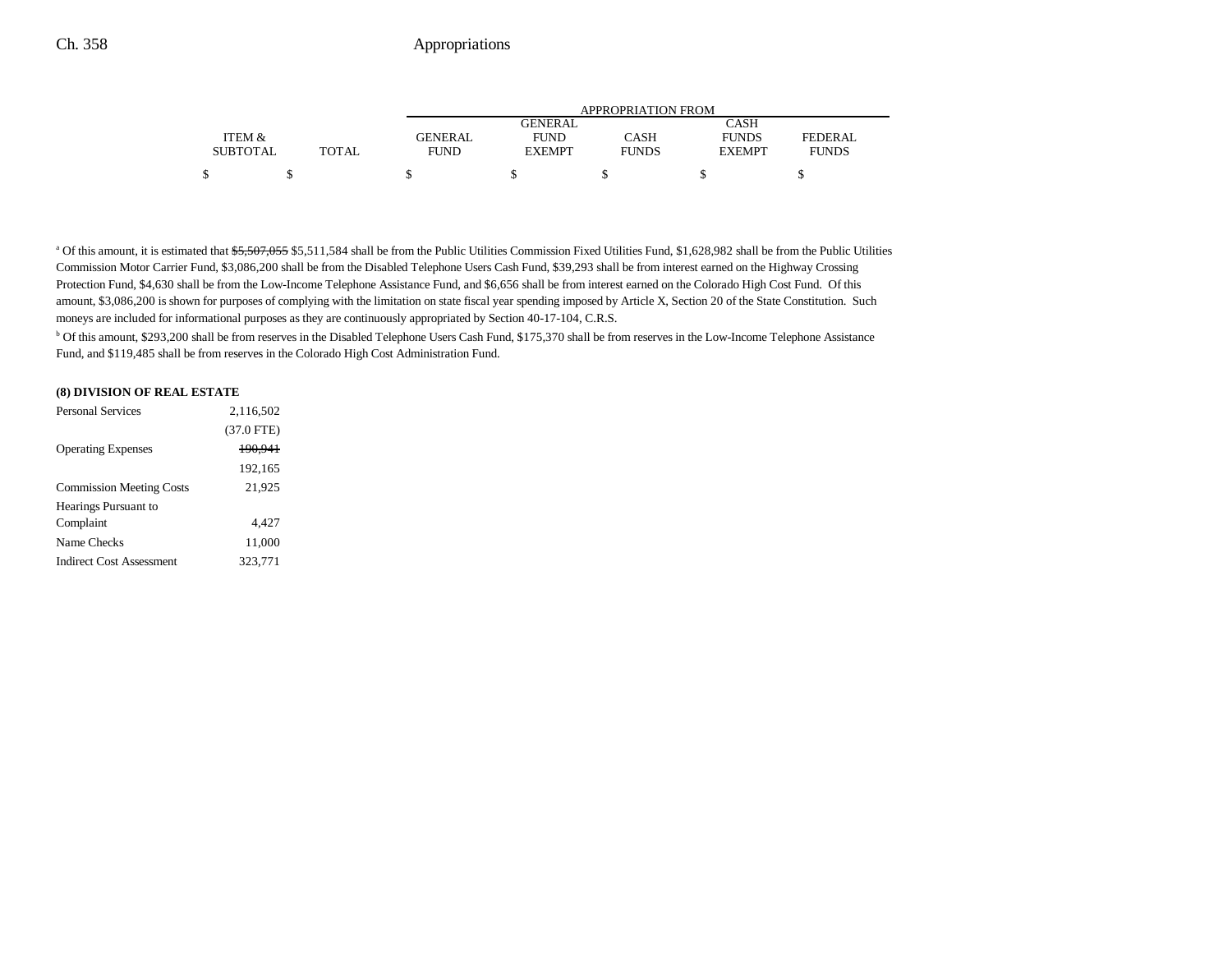| Payments from the Real                                                        |               |           |                          |  |  |
|-------------------------------------------------------------------------------|---------------|-----------|--------------------------|--|--|
| <b>Estate Recovery Fund</b>                                                   | 100,000       |           |                          |  |  |
|                                                                               |               | 2,768,566 | $2,768,566$ <sup>a</sup> |  |  |
|                                                                               |               | 2,769,790 | 2,769,790 <sup>a</sup>   |  |  |
| <sup>a</sup> This amount shall be from the Division of Real Estate Cash Fund. |               |           |                          |  |  |
| (9) DIVISION OF REGISTRATIONS <sup>218, 219</sup>                             |               |           |                          |  |  |
| <b>Personal Services</b>                                                      | 7,954,364     |           |                          |  |  |
|                                                                               | $(150.6$ FTE) |           |                          |  |  |
| <b>Operating Expenses</b>                                                     | 1,287,628     |           |                          |  |  |
|                                                                               | 1,311,370     |           |                          |  |  |
| <b>Centralized Licensing</b>                                                  |               |           |                          |  |  |
| System - Annual License                                                       | 175,000       |           |                          |  |  |
| Hearings Pursuant to                                                          |               |           |                          |  |  |

 $12,654,910$   $11,138,625$ <sup>\*</sup>  $1,516,285(T)^{b}$ 

<sup>a</sup> This amount shall be from the Division of Registrations Cash Fund.

Complaint 303,075

Financing 12,844 Indirect Cost Assessment 2,921,999

Payments to Department of Health Care Policy and

b Of this amount, \$1,061,757 shall be from indirect cost recoveries, \$234,082 shall be from the Department of Public Health and Environment, and \$220,446 shall be from the Department of Health Care Policy and Financing.

12,678,652 11,162,367a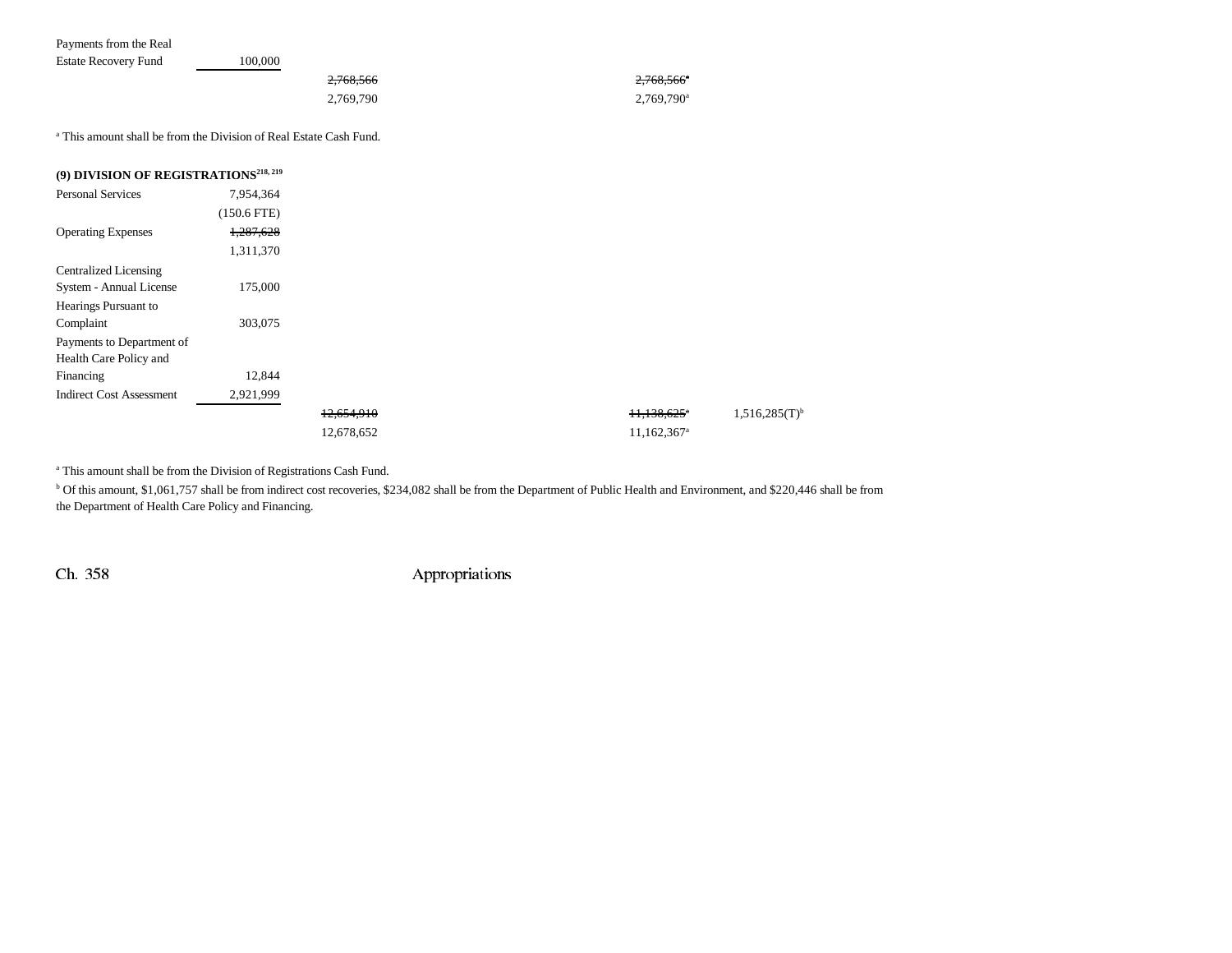|                                                                              |                                      | <b>TOTAL</b> | APPROPRIATION FROM            |                                                |                          |                                              |                                |  |
|------------------------------------------------------------------------------|--------------------------------------|--------------|-------------------------------|------------------------------------------------|--------------------------|----------------------------------------------|--------------------------------|--|
|                                                                              | <b>ITEM &amp;</b><br><b>SUBTOTAL</b> |              | <b>GENERAL</b><br><b>FUND</b> | <b>GENERAL</b><br><b>FUND</b><br><b>EXEMPT</b> | CASH<br><b>FUNDS</b>     | <b>CASH</b><br><b>FUNDS</b><br><b>EXEMPT</b> | <b>FEDERAL</b><br><b>FUNDS</b> |  |
|                                                                              | \$<br>\$                             |              | \$                            | \$                                             | \$                       | \$                                           | \$                             |  |
|                                                                              |                                      |              |                               |                                                |                          |                                              |                                |  |
| (10) DIVISION OF SECURITIES                                                  |                                      |              |                               |                                                |                          |                                              |                                |  |
| <b>Personal Services</b>                                                     | 1,333,992                            |              |                               |                                                |                          |                                              |                                |  |
|                                                                              | $(20.0$ FTE)                         |              |                               |                                                |                          |                                              |                                |  |
| <b>Operating Expenses</b>                                                    | 44,927                               |              |                               |                                                |                          |                                              |                                |  |
|                                                                              | 45,530                               |              |                               |                                                |                          |                                              |                                |  |
| Hearings Pursuant to                                                         |                                      |              |                               |                                                |                          |                                              |                                |  |
| Complaint                                                                    | 16,394                               |              |                               |                                                |                          |                                              |                                |  |
| <b>Board Meeting Costs</b>                                                   | 2,910                                |              |                               |                                                |                          |                                              |                                |  |
| Securities Fraud Prosecution                                                 | 262,114                              |              |                               |                                                |                          |                                              |                                |  |
| <b>Indirect Cost Assessment</b>                                              | 178,926                              |              |                               |                                                |                          |                                              |                                |  |
|                                                                              |                                      | 1,839,263    |                               |                                                | $1,839,263$ <sup>*</sup> |                                              |                                |  |
|                                                                              |                                      | 1,839,866    |                               |                                                | 1,839,866 <sup>a</sup>   |                                              |                                |  |
|                                                                              |                                      |              |                               |                                                |                          |                                              |                                |  |
| <sup>a</sup> This amount shall be from the Division of Securities Cash Fund. |                                      |              |                               |                                                |                          |                                              |                                |  |
| <b>TOTALS PART XVIII</b>                                                     |                                      |              |                               |                                                |                          |                                              |                                |  |
| (REGULATORY                                                                  |                                      |              |                               |                                                |                          |                                              |                                |  |

**AGENCIES**)<sup>5,6</sup> \$59,676,595 \$1,983,332 \$46,893,038 \$9,970,952<sup>\*</sup> \$829,273

 $$61,421,235$   $$1,984,836$   $$46,733,642$   $$11,873,484^a$